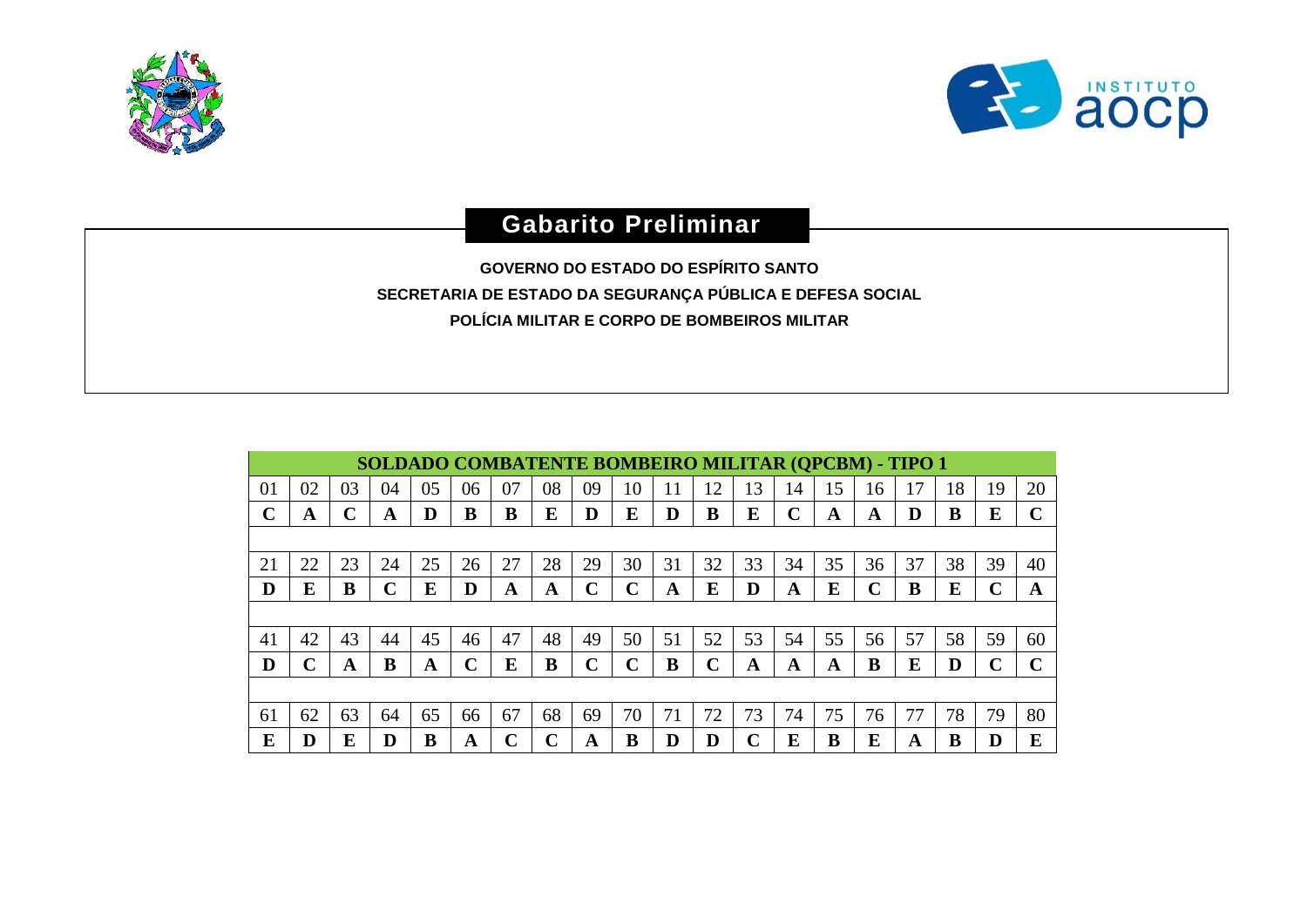|             | SOLDADO COMBATENTE BOMBEIRO MILITAR (QPCBM) - TIPO 2 |    |    |    |    |    |             |             |    |             |    |    |    |             |    |    |                             |    |    |
|-------------|------------------------------------------------------|----|----|----|----|----|-------------|-------------|----|-------------|----|----|----|-------------|----|----|-----------------------------|----|----|
| 01          | 02                                                   | 03 | 04 | 05 | 06 | 07 | 08          | 09          | 10 | 11          | 12 | 13 | 14 | 15          | 16 | 17 | 18                          | 19 | 20 |
| A           | C                                                    | A  | D  | B  | B  | E  | D           | E           | D  | B           | C  | C  | A  | A           | D  | B  | E                           | ∩  | E  |
|             |                                                      |    |    |    |    |    |             |             |    |             |    |    |    |             |    |    |                             |    |    |
| 21          | 22                                                   | 23 | 24 | 25 | 26 | 27 | 28          | 29          | 30 | 31          | 32 | 33 | 34 | 35          | 36 | 37 | 38                          | 39 | 40 |
| E           | B                                                    | C  | E  | D  | A  | A  | $\mathbf C$ | C           | A  | E           | D  | A  | E  | $\mathbf C$ | B  | E  |                             | A  | D  |
|             |                                                      |    |    |    |    |    |             |             |    |             |    |    |    |             |    |    |                             |    |    |
| 41          | 42                                                   | 43 | 44 | 45 | 46 | 47 | 48          | 49          | 50 | 51          | 52 | 53 | 54 | 55          | 56 | 57 | 58                          | 59 | 60 |
| $\mathbf C$ | A                                                    | B  | A  | ◠  | E  | B  | $\mathbf C$ | $\mathbf C$ | D  | $\mathbf C$ | A  | A  | A  | B           | E  | D  | $\mathcal{C}_{\mathcal{C}}$ | ⌒  | E  |
|             |                                                      |    |    |    |    |    |             |             |    |             |    |    |    |             |    |    |                             |    |    |
| 61          | 62                                                   | 63 | 64 | 65 | 66 | 67 | 68          | 69          | 70 | 71          | 72 | 73 | 74 | 75          | 76 | 77 | 78                          | 79 | 80 |
| D           | E                                                    | D  | В  | A  | r  | ∩  | A           | B           | D  |             | ⌒  | E  | B  | E           | A  | B  | D                           | E  | B  |

|    | SOLDADO COMBATENTE BOMBEIRO MILITAR (QPCBM) - TIPO 3 |    |    |    |        |             |             |    |    |    |    |    |             |    |    |    |        |    |             |
|----|------------------------------------------------------|----|----|----|--------|-------------|-------------|----|----|----|----|----|-------------|----|----|----|--------|----|-------------|
| 01 | 02                                                   | 03 | 04 | 05 | 06     | 07          | 08          | 09 | 10 | 11 | 12 | 13 | 14          | 15 | 16 | 17 | 18     | 19 | 20          |
| C  | A                                                    | D  | B  | B  | E      | D           | E           | D  | B  | C  | A  | A  | A           | D  | B  | E  | C      | E  | $\mathbf C$ |
|    |                                                      |    |    |    |        |             |             |    |    |    |    |    |             |    |    |    |        |    |             |
| 21 | 22                                                   | 23 | 24 | 25 | 26     | 27          | 28          | 29 | 30 | 31 | 32 | 33 | 34          | 35 | 36 | 37 | 38     | 39 | 40          |
| B  | C                                                    | E  | D  | A  | A      | $\mathbf C$ | C           | A  | E  | D  | A  | E  | $\mathbf C$ | B  | E  | C  | A      | D  | E           |
|    |                                                      |    |    |    |        |             |             |    |    |    |    |    |             |    |    |    |        |    |             |
| 41 | 42                                                   | 43 | 44 | 45 | 46     | 47          | 48          | 49 | 50 | 51 | 52 | 53 | 54          | 55 | 56 | 57 | 58     | 59 | 60          |
| A  | B                                                    | A  | ⌒  | E  | B      | $\mathbf C$ | $\mathbf C$ | D  | ⌒  | A  | A  | A  | B           | E  | D  | ⌒  | $\sim$ | E  | D           |
|    |                                                      |    |    |    |        |             |             |    |    |    |    |    |             |    |    |    |        |    |             |
| 61 | 62                                                   | 63 | 64 | 65 | 66     | 67          | 68          | 69 | 70 | 71 | 72 | 73 | 74          | 75 | 76 | 77 | 78     | 79 | 80          |
| E  |                                                      | B  | A  |    | $\sim$ | A           | B           | D  | D  |    | E  | в  | E           | A  | B  | D  | E      | B  |             |